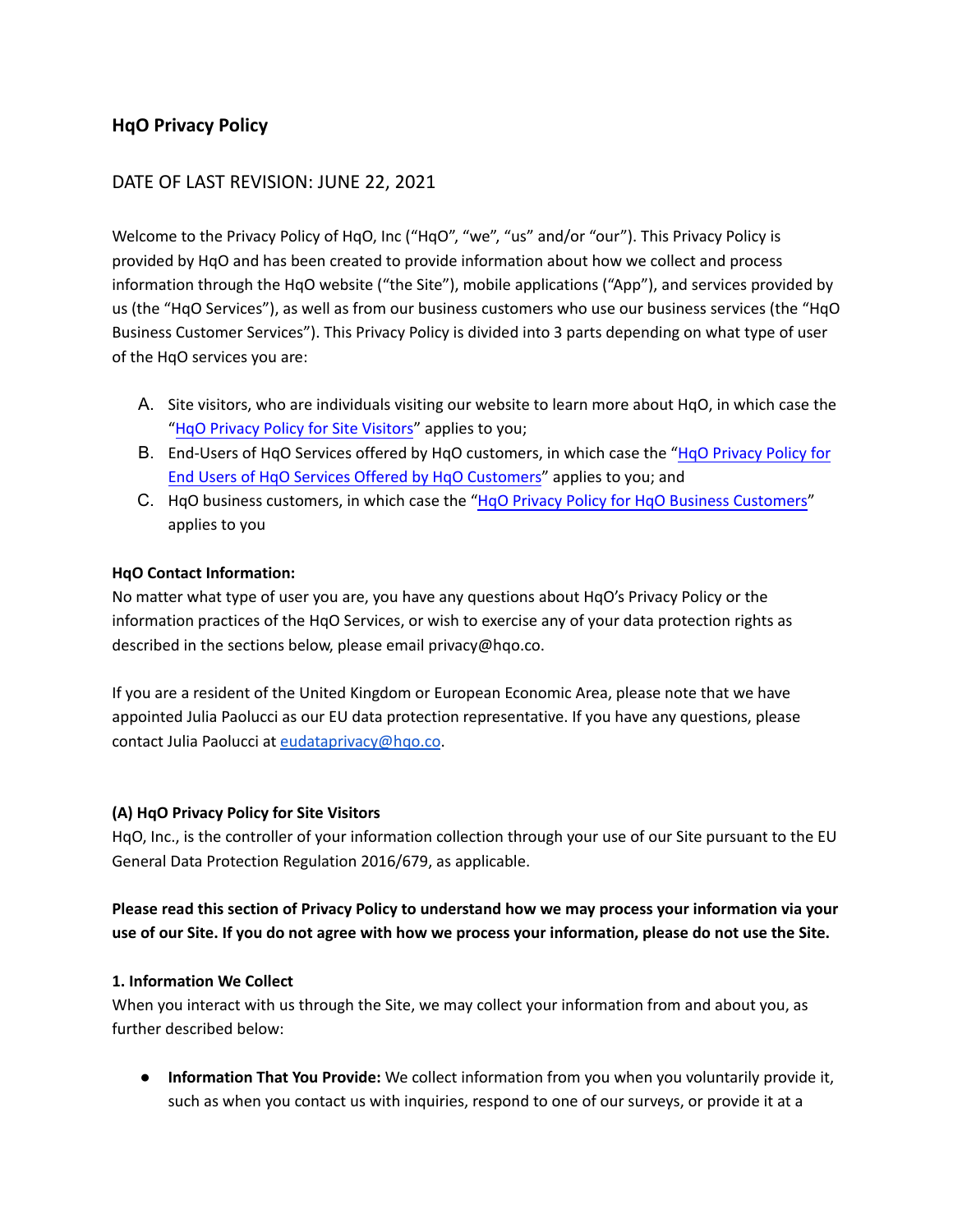conference or event. This information may include your name, business contact information, and title.

- **Interaction with our Site:** When you interact with HqO through the Site, we receive and store certain information automatically through various technologies. HqO may store such information itself or such information may be included in databases owned and maintained by HqO affiliates, agents or service providers. This Site may use such information and pool it with other information to track, for example, the total number of visitors to our Site, the number of visitors to each page of our Site, and the domain names of our visitors' Internet service providers. For further details please see the section on "Cookies" below.
- **Research and Analytics Data:** In an ongoing effort to better understand and serve the users of the HqO Services, HqO often conducts research on its Site visitor demographics, interests and behavior based on the information you provide to us and that we collect from and about you. This research may be compiled and analyzed on an aggregate and/or de-identified basis, in which case HqO may share this aggregated and/or de-identified data with its affiliates, agents and business partners. This aggregate and/or de-identified information cannot be used to identify you personally. HqO may also disclose aggregated user statistics to describe our services to current and prospective business partners, and to other third parties for other lawful purposes.

# **2. Our Use of Your Information and Legal Bases for Processing Information**

We process information you provide to us to enable us to provide the Site to you pursuant to any applicable Site terms, to ensure compliance with local legal and regulatory requirements, and for the purposes of our legitimate business interests, including to:

- enable us to provide you with the information, products and services that you request from us;
- enable us to respond to an inquiry or other request you make when you contact us via our Site, including for customer services support;
- notify you about any changes to the Site;
- enable us to issue a notice or corrective action to you in relation to the Site, if required;
- help us improve the content and functionality of the Site and HqO Services, and to better understand and analyze how you use our Site;
- detect security incidents, and protect against malicious, deceptive, fraudulent, or illegal activity;
- troubleshoot and debug Site;
- provide you with information about other services which we believe will be of interest to you similar to those that you have already purchased or inquired about, as described in the "Marketing" section below.

# **3. Cookies and Online Advertising**

(a) Our Use of Cookies

In operating our Site, we may use a technology called "cookies". A cookie is a piece of information that the computer that hosts our Site stores to your browser when you access the Site. We use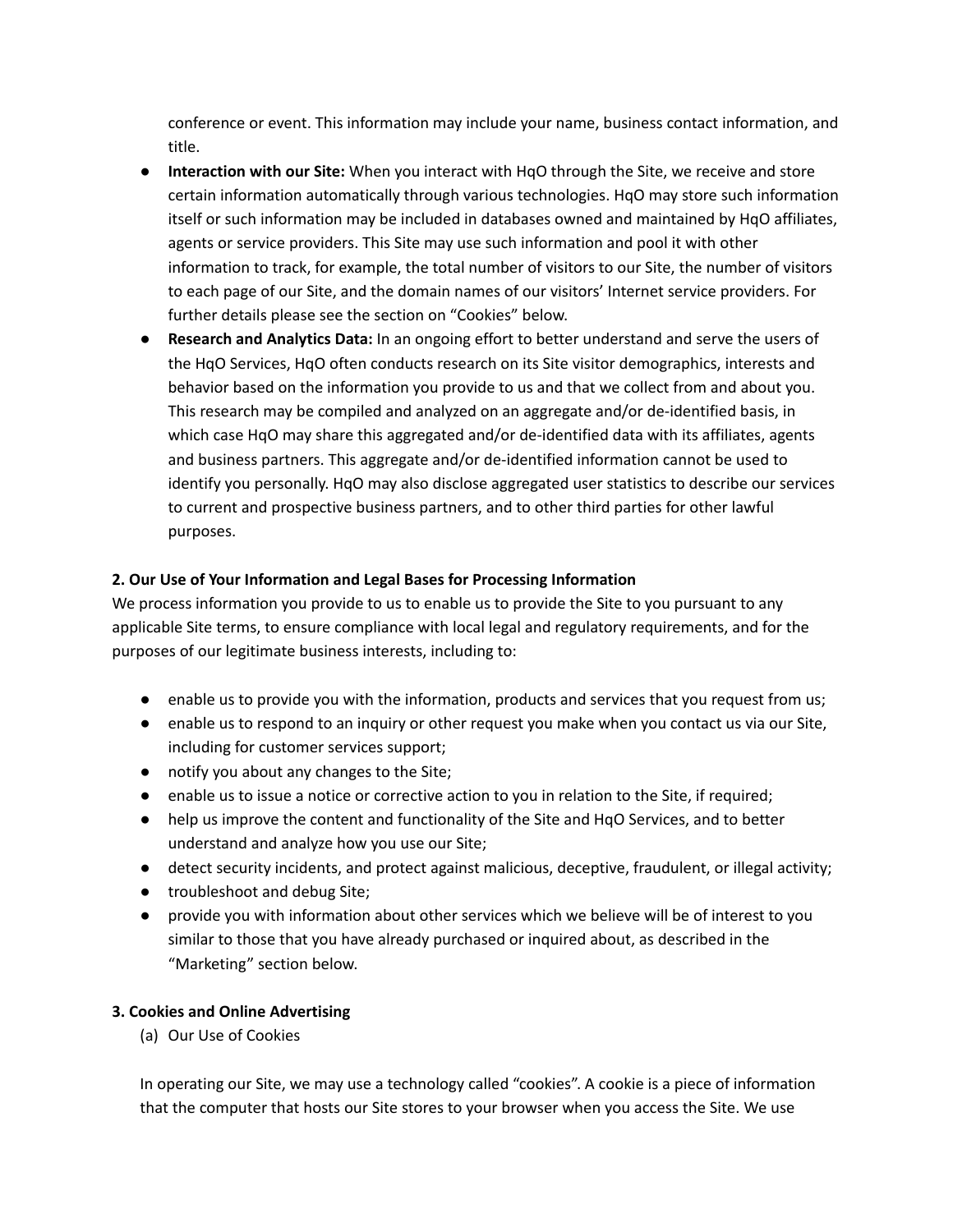various types of cookies, including session cookies, persistent cookies, local shared objects, pixels, gifs and other tracking technologies, session and persistent technologies, first and third-party cookies. Cookies can be persistent by remaining on your computer until you delete them or be based on your browsing session where they delete once you close your browser. First party cookies are used and controlled by us to provide services on our Site. Our use of cookies falls into three categories:

● **Strictly necessary cookies:** these are essential to enable you to move around our Site and use its features. Without these cookies, the services you have asked for cannot be provided.

● **Performance cookies:** also known as "analytical" cookies. These cookies allow us to recognize and count the number of visitors and to see how visitors move around our site. For example, they allow us to understand which pages are visited most often, and if they get error messages from web pages. All information collected by these cookies is aggregated and therefore anonymous.

Advertising cookies: Through the help of third-party service providers, we many place certain cookies on our Site that allow us to provide advertising for the HqO Services both on and off the Site, as explained below.

Strictly necessary cookies are necessary to provide the Site to you. We use such cookies without your prior consent. All other cookies are dropped after you have consented via a cookie banner.

# (b) Opting out of Cookies

You have the ability to accept or decline cookies. Most browsers automatically accept cookies, but you can usually modify your browser setting to decline cookies if you prefer. Detailed instructions are provided by your browser. If you do not accept all cookies or withdraw your consent, you may still browse the Site; however, in this case you may not be able to use the full functionalities of the Site. For more information on cookies and how they can be managed and deleted please visit https://www.allaboutcookies.org/ or your browser cookie settings.

# (c) Online Advertising

We and non-affiliated third parties performing services on our behalf may integrate advertising technologies that allow for the delivery of relevant advertising on the Site, as well as on other websites you visit. The ads may be based on various factors such as the content of the page you are visiting, demographic data, and other information we and our service providers collect from or about you. These ads may be based on your current activity or your activity over time and across other websites and online services and may be tailored to your interests.

We neither have access to, nor does this Privacy Policy govern, the use of cookies or other tracking technologies that may be placed on your device you use to access the Services by such non-affiliated third parties. If you are interested in more information about tailored browser advertising and how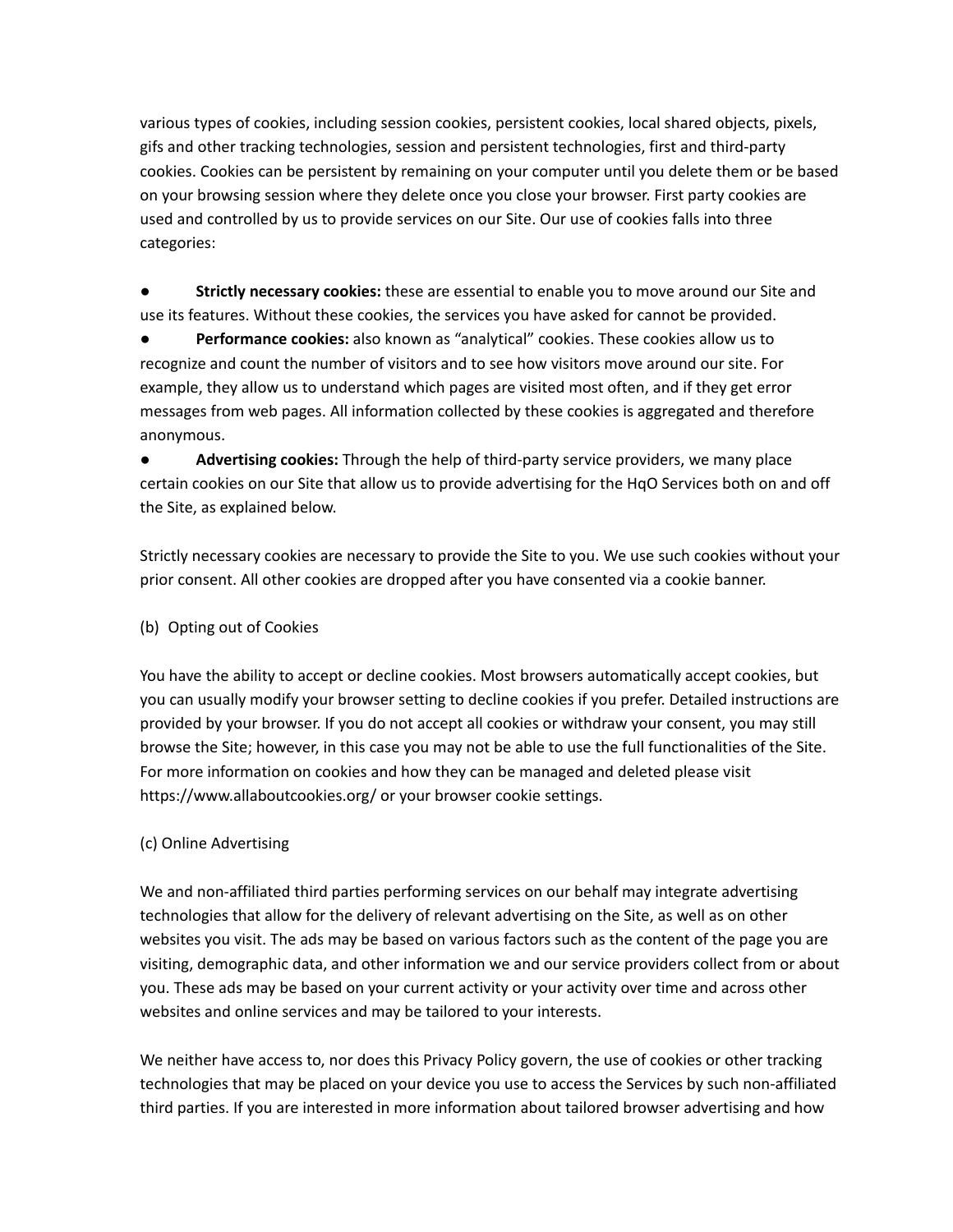you can generally control cookies from being put on your computer to deliver tailored advertising, you may visit the Network Advertising Initiative's Consumer Opt-Out Link, the Digital Advertising Alliance's Consumer Opt-Out Link, or Your Online Choices to opt-out of receiving tailored advertising from companies that participate in those programs. To opt out of Google Analytics for display advertising or customize Google display network ads, visit the Google Ads Settings page. We do not control these opt-out links or whether any particular company chooses to participate in these opt-out programs. We are not responsible for any choices you make using these mechanisms or the continued availability or accuracy of these mechanisms.

Please note that if you exercise the opt out choices above, you will still see advertising when you use the Site, but it will not be tailored to you based on your online behavior over time.

### **4. Marketing**

HqO and its subsidiaries and affiliates (the **"HqO Related Companies"**) may also use your information to contact you via email, phone, or postal mail with promotional materials in the future to tell you about services we believe will be of interest to you, in accordance with applicable law.

In our promotional emails, there will be instructions explaining how to "opt-out" of receiving them in the future, if you would like. In addition, if at any time you wish not to receive any future promotional communications or you wish to have your name deleted from our mailing lists, please contact us as indicated below. Please note that it may take time to process your request, consistent with our legal obligations. Also, after you have opted out, you may continue to receive non-promotional, transactional communications from us.

#### **5. Our Disclosure of Your Information**

We may share your information with certain third parties, as set forth below:

- **Business Transfers:** As we develop our business, we might sell or buy some or all of our businesses or assets. In the event of a corporate sale, merger, reorganization, dissolution or similar event, your information may be part of the transferred assets.
- **Related Companies**: We may also share information with our HqO Related Companies for purposes consistent with this Privacy Policy.
- **Agents, Consultants and Related Third Parties:** HqO, like many businesses, sometimes hires other companies to perform certain business-related functions on our behalf. Examples of such functions include hosting our HqO Services, mailing information, sales and marketing, shipping and fulfillment, maintaining databases, and processing payments. When we employ another company to perform a function of this nature, we only provide them with the information that they need to perform their specific function.
- **Legal Requirements:** HqO may disclose your information if required to do so by law or in the good faith belief that such action is necessary to (i) comply with a legal obligation, (ii) protect and defend the rights or property of HqO, (iii) act in urgent circumstances to protect the personal safety of users of the Site or the public, or (iv) protect against legal liability.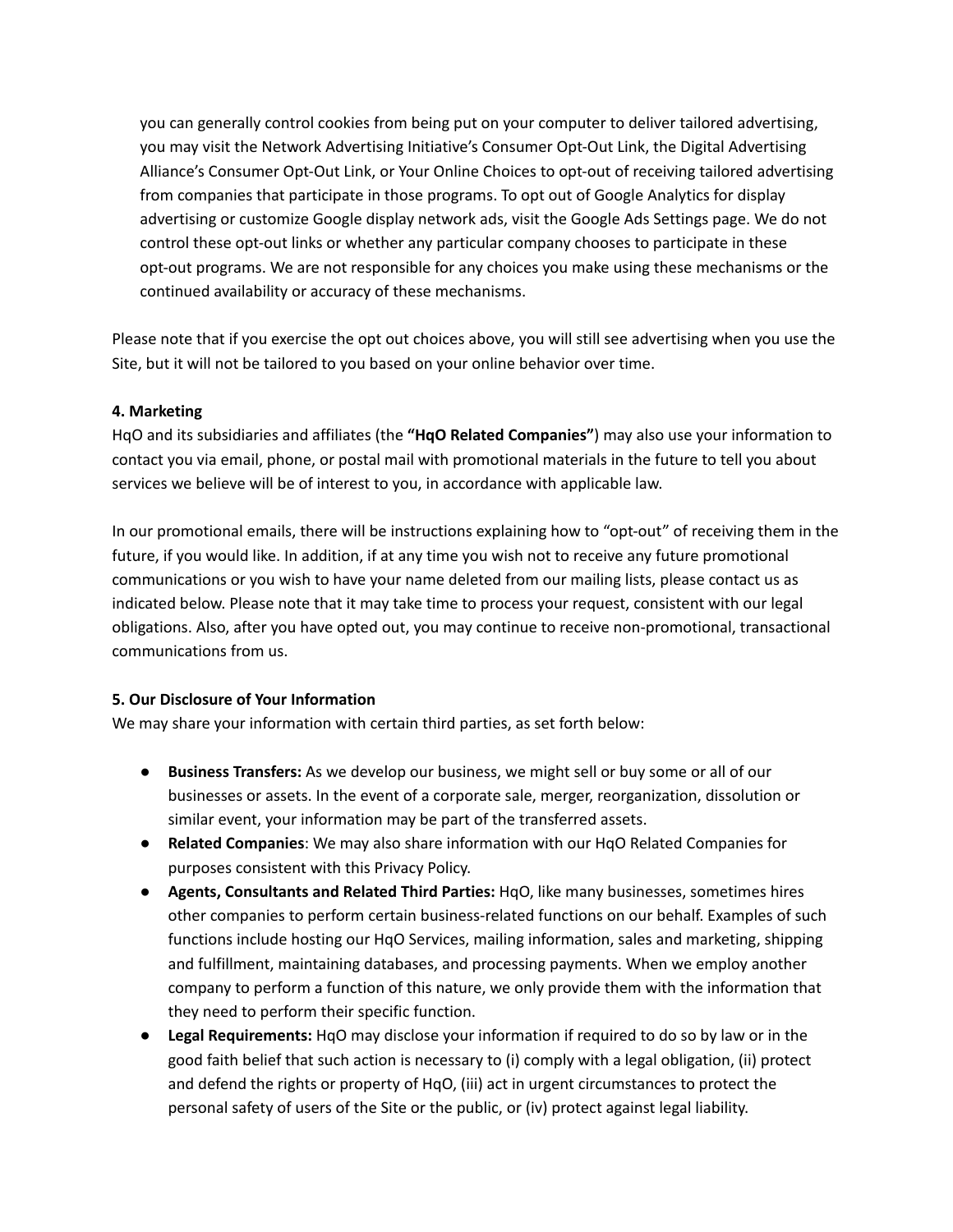When we disclose your personal data to third parties, we take reasonable measures to ensure that the rules set out in this Privacy Policy are complied with and that these third parties provide sufficient guarantees to implement appropriate technical and organizational measures to protect your personal data.

### **6. Storing Your Information**

Your information collected via our Site will be stored on servers located in the United States, European Union and other locations that may have different data protection laws than in your jurisdiction. This includes by individuals or service providers engaged in, among other things, administration of an enquiry or request you make via our Site, or the provision of support services. By using the Site, you acknowledge that your information will be stored and processed in the United States, European Union and potentially other global locations.

### **7. Privacy Shield**

HqO complies with the EU-U.S. and Swiss-U.S. Privacy Shield frameworks ("**Frameworks**") as set forth by the U.S. Department of Commerce regarding the processing of Personal Data as defined in, and subject to, applicable EU, UK, and Swiss data protection laws (for these purposes, reference to the EU also includes the European Economic Area countries of Iceland, Liechtenstein and Norway). We process Personal Data (as defined in applicable EU, UK, and Swiss data protection laws) in accordance with the Privacy Shield Principles of Notice, Choice, Accountability for Onward Transfer, Security, Data Integrity and Purpose Limitation, Access, and Recourse, Enforcement and Liability ("**Privacy Shield Principles**"). We commit to treat such Personal Data in accordance with the Privacy Shield Principles. If there is any conflict between the policies in this Privacy Policy and the Privacy Shield Principles, the Privacy Shield Principles shall govern. To learn more about the [https://www.privacyshield.gov/.](https://www.privacyshield.gov/) In compliance with the Privacy Shield Principles, HqO commits to resolve complaints about our processing of your Personal Data. EU and Swiss users with inquiries or complaints regarding this Privacy Shield Policy should first contact HqO at: [privacy@hqo.co](mailto:privacy@hqo.co).

We have further committed to refer unresolved Privacy Shield complaints to an alternative dispute resolution provider. If you have an unresolved privacy or data use concern that we have not addressed satisfactorily, please contact our U.S.-based third party dispute resolution (free of charge) at [https://feedback-form.truste.com/watchdog/request.](https://feedback-form.truste.com/watchdog/request)

In compliance with the Privacy Shield Principles, HqO commits to resolve complaints about our processing of your Personal Data. EU and Swiss users with inquiries or complaints regarding this Privacy Shield Policy should first contact HqO at: [privacy@hqo.co.](mailto:privacy@hqo.co)

By decision dated July 16, 2020, the Court of Justice of the European Union invalidated the EU-U.S. Privacy Shield Framework. Consequently, we are relying on standard contractual clauses (based on the clauses published at <https://eur-lex.europa.eu/legal-content/en/TXT/>, a copy of which can be obtained by contacting us at  $\frac{\text{privacy}(\text{a} \cdot \text{hqo} \cdot \text{co})}{\text{for transfers of personal data from the EEA}}$ .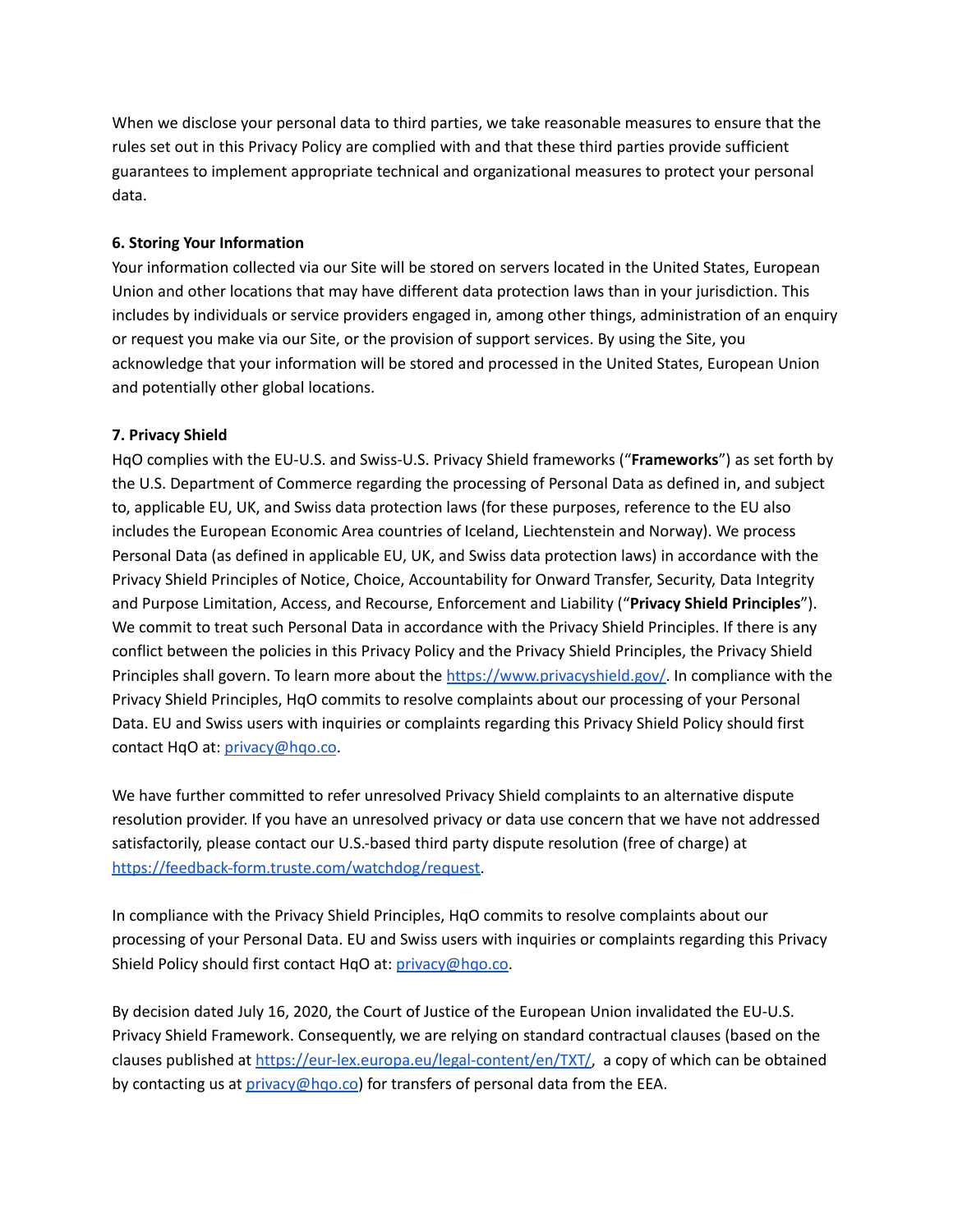#### **8. Data Retention**

We will only retain your information for as long as necessary to fulfill the purposes we collected it for, including for the purposes of satisfying any legal, accounting, or reporting requirements.

To determine the appropriate retention period for your information, we consider the amount, nature, and sensitivity of the information, the potential risk of harm from unauthorized use or disclosure of your information, the purposes for which we process your information and whether we can achieve those purposes through other means, and the applicable legal requirements.

### **9. Exclusions**

This HqO Privacy Policy for Site Visitors does not apply to information collected by HqO other than information collected through the Site. This Privacy Policy will not apply to any unsolicited information you provide to HqO through this Site or through any other means. This includes, but is not limited to, information posted to any public areas of the Site, such as bulletin boards (collectively, "**Public Areas**"), any ideas for new products or modifications to existing products, and other unsolicited submissions (collectively, "**Unsolicited Information**"). All Unsolicited Information will be deemed to be non-confidential and HqO will be free to reproduce, use, disclose, and distribute such Unsolicited Information to others without limitation or attribution.

## **10. Children**

The Site is intended for general audiences and not for children under the age of 13. If we become aware that we have collected "personal information" (as defined by the United States Children's Online Privacy Protection Act) from children under the age of 13 without legally valid parental consent, we will take reasonable steps to delete it as soon as possible. We do not knowingly process data of EU residents under the age of 16 without parental consent. If we become aware that we have collected data from an EU resident under the age of 16 without parental consent, we will take reasonable steps to delete it as soon as possible. We also comply with other age restrictions and requirements in accordance with applicable local laws.

### **11. Links to Other Web Sites**

This Site may contain links to other web sites not operated or controlled by HqO (the "Third Party Sites"). The policies and procedures we described here do not apply to such Third Party Sites. The links form this Site do not imply that HqO endorses or has reviewed the Third Party Sites. We suggest contacting those sites directly for information on their privacy policies and practices.

### **12. Our Policy on Do Not Track Signals**

This Site may contain links to other web sites not operated or controlled by HqO (the "Third Party Sites"). The policies and procedures we described here do not apply to such Third Party Sites. The links form this Site do not imply that HqO endorses or has reviewed the Third Party Sites. We suggest contacting those sites directly for information on their privacy policies and practices.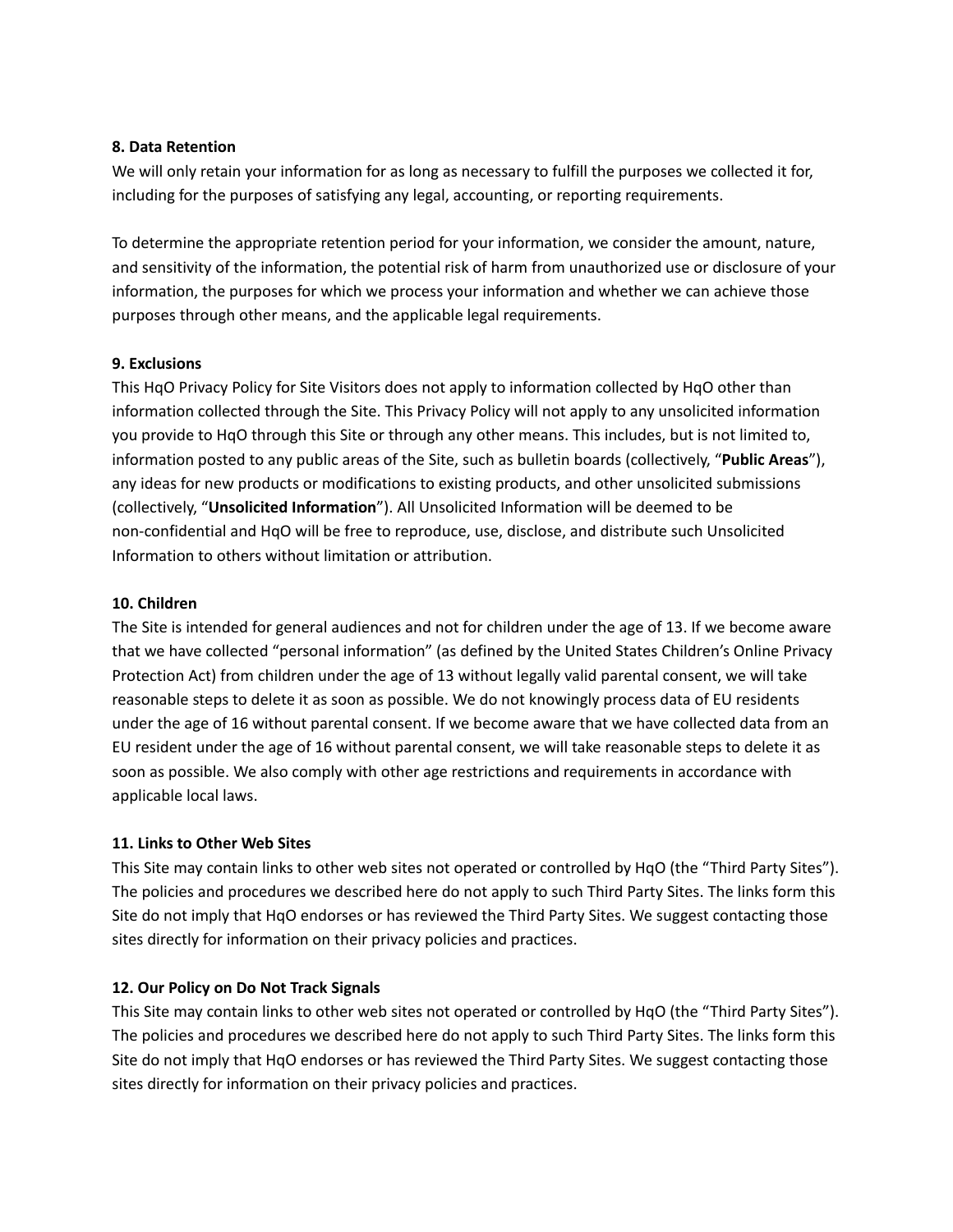### **13. Security**

HqO takes steps to protect the information provided via the Site from loss, misuse, and unauthorized access, disclosure, alteration, or destruction. However, no Internet or e-mail transmission is ever fully secure or error free. Please keep this in mind when disclosing any information to HqO.

#### **14. Other Terms and Conditions**

Your access to and use of this Site is subject to the Terms of Use ([https://www.hqo.com/terms/\)](https://www.hqo.com/terms/).

#### **15. Changes to HqO's Privacy Policy**

The Site, our business, and applicable legal requirements may change from time to time. As a result, at times it may be necessary for HqO to make changes to this Privacy Policy. HqO reserves the right to update or modify this Privacy Policy at any time in accordance with our legal obligations. Please review this policy periodically. This Privacy Policy was last updated on the date indicated above. Your continued use of the Site after any changes or revisions to this Privacy Policy will indicate your agreement with the terms of such revised Privacy Policy.

#### **16. Your Rights**

To keep your information accurate, current, and complete, please contact us as specified at the beginning of this Privacy Policy. We will take reasonable steps to update or correct your information in our possession in accordance with applicable law.

You may have the right to: request access to your Personal Data we hold about you; request we correct any inaccurate Personal Data we hold about you; request we delete any Personal Data we hold about you; restrict the processing of Personal Data we hold about you; object to the processing of Personal Data we hold about you; and/or receive any Personal Data we hold about you in a structured and commonly used machine-readable format or have such Personal Data transmitted to another company. We may ask you for additional information to confirm your identity and for security purposes, before disclosing information requested to you. We will process any request in line with any local laws and our policies and procedures. If you are located in the EEA or United Kingdom, you have the right to lodge a complaint about how we process your Personal Data with the supervisory authority in your country.

If you wish to exercise any of your rights, please contact us using the information provided in the "**[Contact Us](#page-0-0)**" section.

### **17. Privacy Notice for California Users**

If you are a California resident, California law requires us to provide you with some additional information regarding your rights with respect to your "personal information" (as defined in the California Consumer Privacy Act ("CCPA")). While HqO is not currently subject to the CCPA, please note that we describe the categories of personal information we collect, the sources and uses of such information, and the entities to which we share such information above in the "Information We Collect," "Our Use of Your Information and Legal Bases for Processing Information," and "How We Disclose Your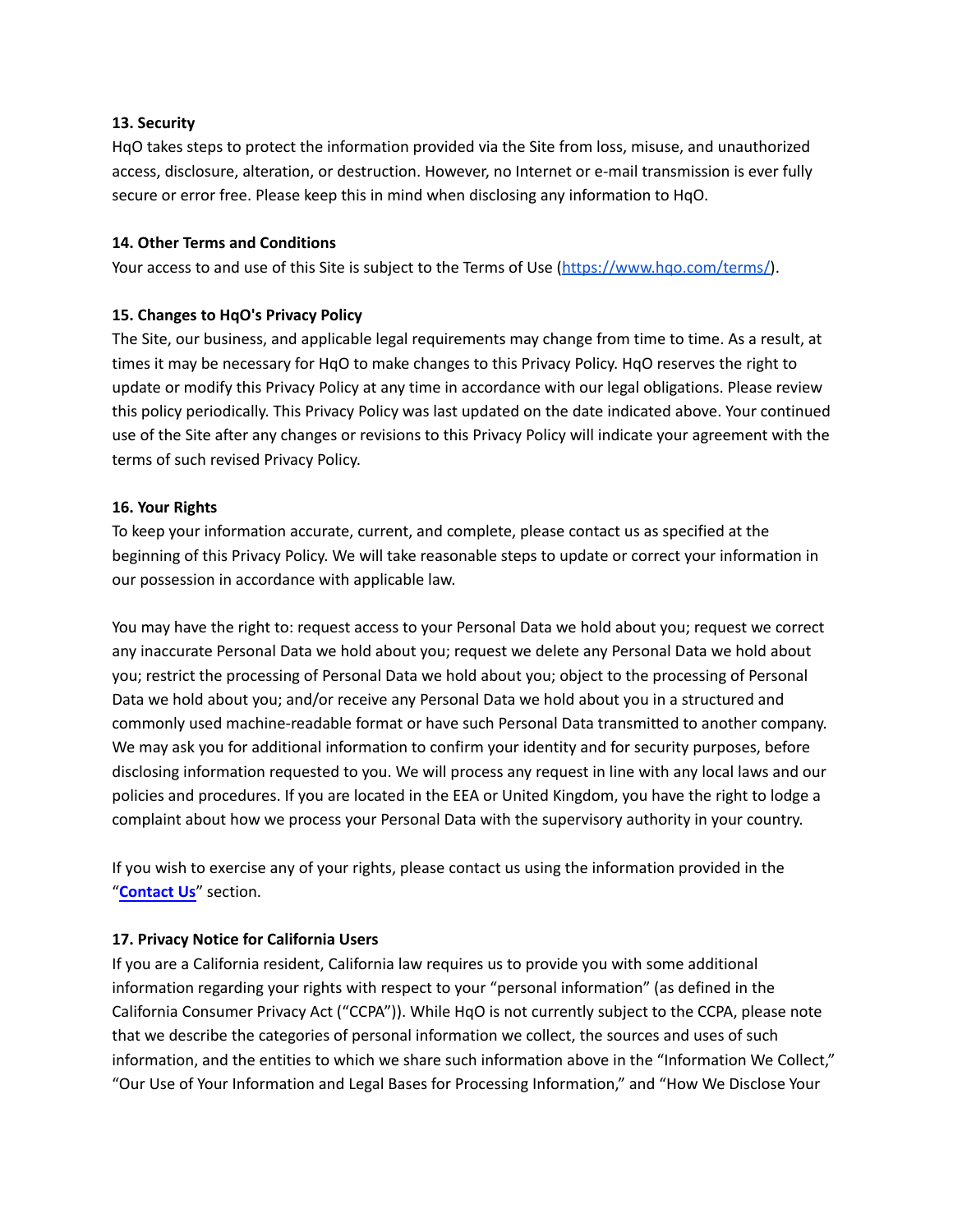<span id="page-7-0"></span>Information" sections above. If you are a California resident and you have any questions about our practices, please contact us using the contact information above.

Further, please note that applicable California privacy legislation permits individuals who are California residents to request certain information regarding our disclosure of "personal information" (as defined by California law) to third parties for their direct marketing purposes. We do not share personal information with third parties for their own marketing purposes.

## **(B) HqO Privacy Policy for End-Users of HqO Services Offered by HqO Customers**

To the extent that you are providing information via the mobile applications ("App") in connection with your occupation or use of a building or particular physical space ("End-Users") in which you live, visit or work, please note that HqO processes this information on behalf of our customers who are building or space owners ("Customer Data") to provide HqO services, including access to the HqO Platform and Tenant Experience applications (the "HqO Services") to you as an App End User. We are a processor when we process Customer Data, our customer is the data controller. This Privacy Policy explains the information collected from and about you as an End User of the App.

**Please read this Privacy Policy to understand how we and our Customers (together referred to herein as "we") may process your information via your use of the HqO Services. If you do not agree with how we process your information, please do not use the HqO Services.**

# **1. Information We Collect**

When you interact with us through our Site, we may collect information from and about you, as further described below:

- **Information That You Provide:** We collect information from you when you voluntarily provide it, such as when you contact us with inquiries, respond to one of our surveys, provide it at a conference or event, register for access to the HqO Services, or use certain HqO Services. This information may include your name, business contact information, and title.
- **Location Data:** Some features and functionality in our HqO Services require that you provide your location. If you have location services turned on, whenever you use such HqO Services on your mobile device, we collect and use your geocoordinates (e.g. latitude and longitude) to tailor the HqO Services to your current location. We will only process your location with your express permission. If you have persistent background location turned on, we will obtain your device's location even if you are not using the HqO Services on your mobile device. Your location is never shared with others, except with your consent or as permitted under this Privacy Policy. We use various technologies to determine your precise location, such as the location services of your operating system or browser, sensor data from your device (e.g. magnetometer, barometer, gyroscopes, accelerometers, compasses, Bluetooth data, beacon data, Wi-Fi access points, GPS data, and cell tower data), and other data that may help us understand your precise location. If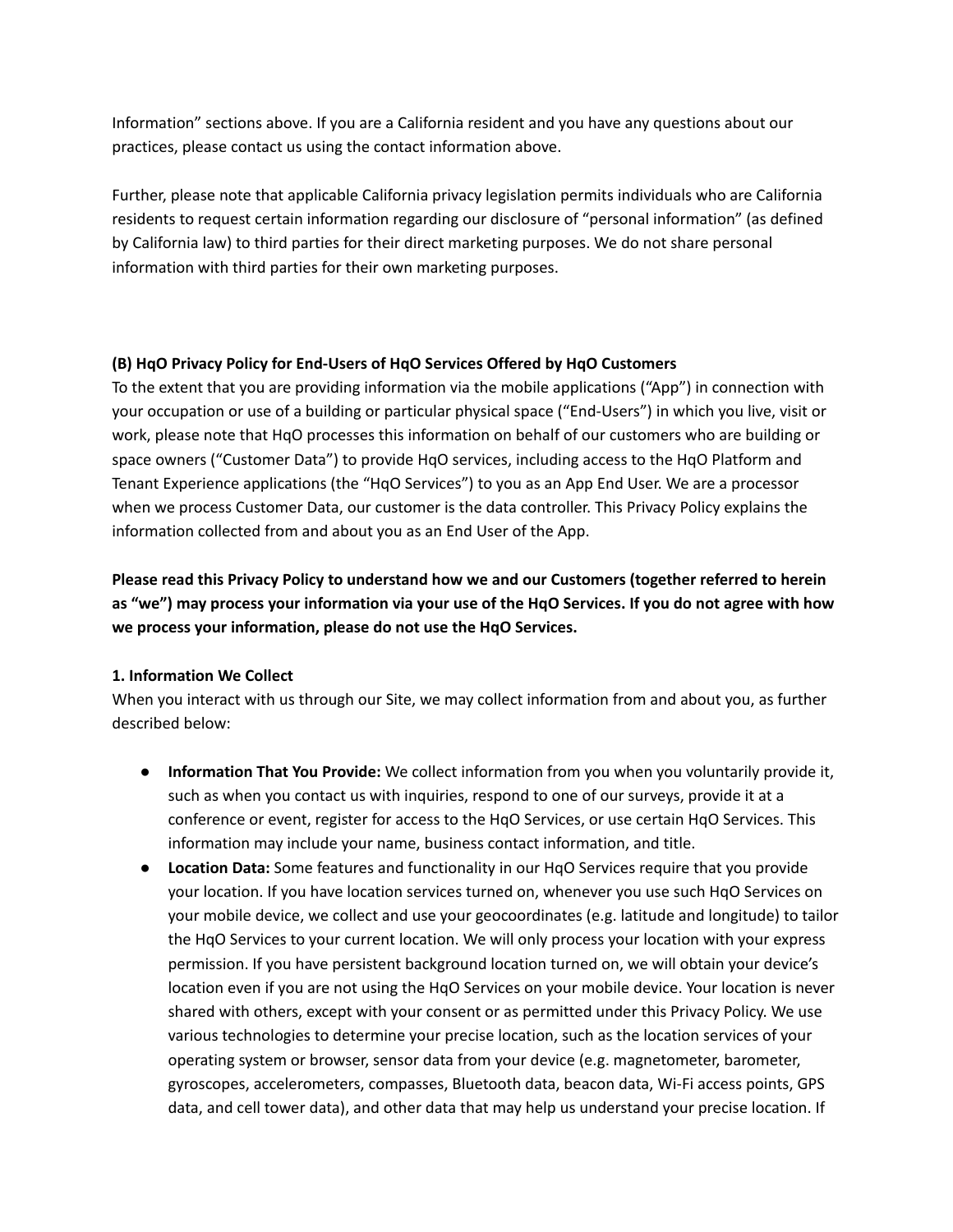you have opted-in to sharing your background location with us as part of using the HqO Services, you may remove this permission at any time by going into your operating device settings and toggling off background sharing.

- **Interaction with our App:** When you interact with the HqO Services through the App, we receive and store certain information automatically about your interaction with the App. We may store such information ourselves, or such information may be included in databases owned and maintained by our affiliates, agents or service providers. The HqO Services may use such information and pool it with other information to track, for example, the total number of App users, the number of users of different portions of the App, and similar App usage information.
- **Setting up an account via the App:** when you download our App and set up an account, we will collect certain information from you such as your username and password in order to process your registration and administer your account.
- **Research and Analytics Data:** In an ongoing effort to better understand and serve the users of the HqO Services, HqO often conducts research on its customer and user demographics, interests and behavior based on the information you provide to us. This research may be compiled and analyzed on an aggregate and/or de-identified basis, in which case HqO may share this aggregated and/or de-identified data with its affiliates, agents and business partners. This aggregate and/or de-identified information cannot be used to identify you personally. HqO may also disclose aggregated user statistics to describe our services to current and prospective business partners, and to other third parties for other lawful purposes.

# **2. Our Use of Your Information and Legal Bases for Processing Information**

We process the information you provide to us to enable us to perform the contract we are about to enter into or have entered into with your landlord or your employers landlord, to ensure compliance with local legal and regulatory requirements, and for the purposes of our legitimate business interests, including to:

- to provide you with access to our Platform and the Services, to support your use of HqO Services, and to support the use of the HqO Services by others who interact with you through our HqO Services (such as your landlord, your property manager, your employer, or third party service providers)
- enable us to carry out our obligations arising from any contracts and to provide you with the information, products and services that you request from us;
- enable us to respond to an inquiry or other request you make when you contact us via our App, including for customer services support;
- notify you about any changes to the HqO Services;
- enable us to issue a notice or corrective action to you in relation to any of the HqO Services, if required;
- help us improve the content and functionality of the HqO Services, and to better understand and analyze how you use our App;
- detect security incidents, and protect against malicious, deceptive, fraudulent, or illegal activity;
- troubleshoot and debug HqO Services errors;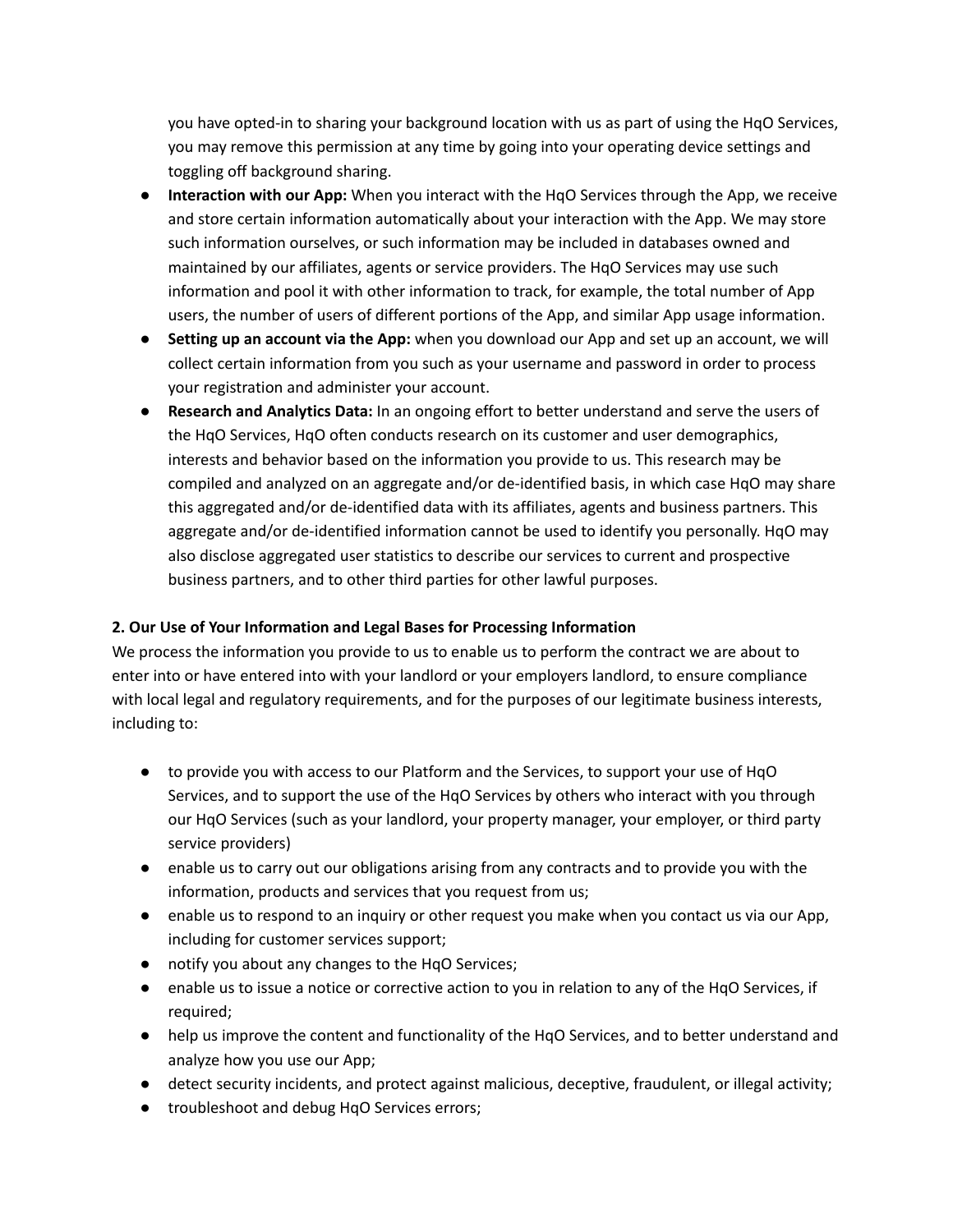● provide you with information about other services which we believe will be of interest to you similar to those that you have already purchased or inquired about, as described in the "Marketing" section below.

## **3. Marketing**

HqO and its subsidiaries and affiliates (the "**HqO Related Companies**") may also your information to contact you via email, phone, or postal mail with promotional materials in the future to tell you about services we believe will be of interest to you in accordance with applicable law.

In our promotional emails, there will be instructions explaining how to "opt-out" of receiving them in the future, if you would like. In addition, if at any time you wish not to receive any future promotional communications or you wish to have your name deleted from our mailing lists, please contact us as indicated below. Please note that it may take time to process your request, consistent with our legal obligations. Also, after you have opted out, you may continue to receive non-promotional, transactional communications from us.

### **4. Our Disclosure of Your Information**

We may share your information with certain third parties, as set forth below:

- **Business Transfers:** As we develop our business, we might sell or buy some or all of our businesses or assets. In the event of a corporate sale, merger, reorganization, dissolution or similar event, your information may be part of the transferred assets.
- **Related Companies:** We may also share your information with our HqO Related Companies for purposes consistent with this Privacy Policy.
- **Agents, Consultants and Related Third Parties:** We, like many businesses, sometimes hire other companies to perform certain business-related functions on our behalf. Examples of such functions include hosting the HqO Services, mailing information, sales and marketing, shipping and fulfillment, maintaining databases, and processing payments. When we employ another company to perform a function of this nature, we only provide them with the information that they need to perform their specific function.
- **Legal Requirements:** We may disclose your information if required to do so by law or in the good faith belief that such action is necessary to (i) comply with a legal obligation, (ii) protect and defend our rights or property, (iii) act in urgent circumstances to protect the personal safety of users of the HqO Services or the public, or (iv) protect against legal liability.

When we disclose your personal data to third parties, we take reasonable measures to ensure that the rules set out in this Privacy Policy are complied with and that these third parties provide sufficient guarantees to implement appropriate technical and organizational measures to protect your personal data.

### **5. Storing Your Information**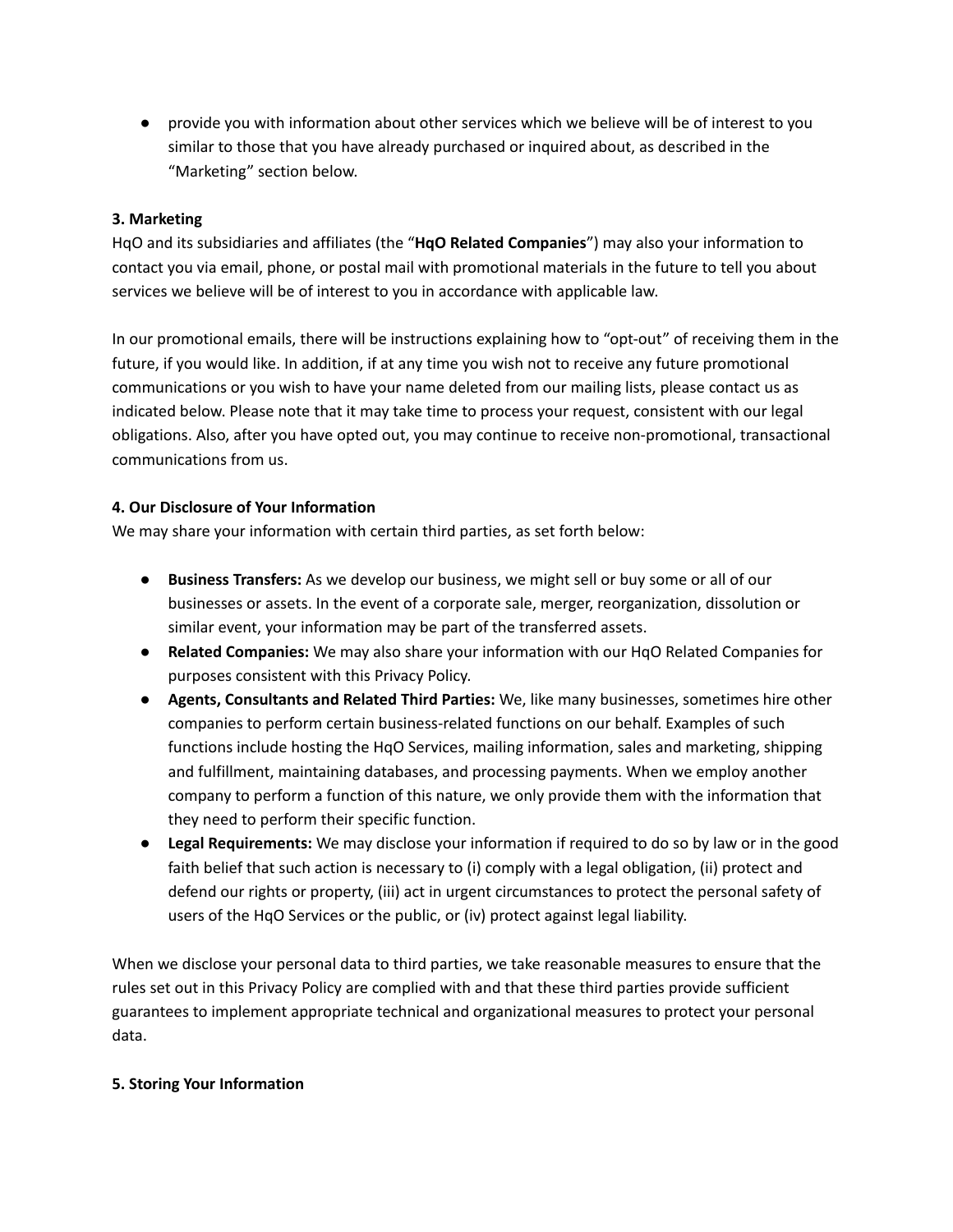Your information collected via the HqO Services will be stored on servers located in the United States, European Union and other locations that may have different data protection laws than in your jurisdiction. This includes individuals or service providers engaged in, among other things, and provision of support services. By using the HqO Services, you acknowledge that your information will be stored and processed in the United States, European Union and potentially other global locations.

## **6. Privacy Shield**

HqO complies with the EU-U.S. and Swiss-U.S. Privacy Shield frameworks ("**Frameworks**") as set forth by the U.S. Department of Commerce regarding the processing of Personal Data as defined in, and subject to, applicable EU, UK, and Swiss data protection laws (for these purposes, reference to the EU also includes the European Economic Area countries of Iceland, Liechtenstein and Norway). We process Personal Data (as defined in applicable EU, UK, and Swiss data protection laws) in accordance with the Privacy Shield Principles of Notice, Choice, Accountability for Onward Transfer, Security, Data Integrity and Purpose Limitation, Access, and Recourse, Enforcement and Liability ("**Privacy Shield Principles**"). We commit to treat such Personal Data in accordance with the Privacy Shield Principles. If there is any conflict between the policies in this Privacy Policy and the Privacy Shield Principles, the Privacy Shield Principles shall govern. To learn more about the Frameworks and to view our certification page, please visit [https://www.privacyshield.gov/.](https://www.privacyshield.gov/) In compliance with the Privacy Shield Principles, HqO commits to resolve complaints about our processing of your Personal Data. EU and Swiss users with inquiries or complaints regarding this Privacy Shield Policy should first contact HqO at: [privacy@hqo.co.](mailto:privacy@hqo.co)

By decision dated July 16, 2020, the Court of Justice of the European Union invalidated the EU-U.S. Privacy Shield Framework. Consequently, we are relying on standard contractual clauses (based on the clauses published at <https://eur-lex.europa.eu/legal-content/en/TXT/>, a copy of which can be obtained by contacting us at *privacy*@hqo.co) for transfers of personal data from the EEA.

### **7. Data Retention**

We will only retain your information for as long as necessary to fulfill the purposes we collected it for, including for the purposes of satisfying any legal, accounting, or reporting requirements.

To determine the appropriate retention period for your information, we consider the amount, nature, and sensitivity of the information, the potential risk of harm from unauthorized use or disclosure of your information, the purposes for which we process your information and whether we can achieve those purposes through other means, and the applicable legal requirements.

### **8. Exclusions**

This Privacy Policy does not apply to information collected by us other than information collected through the HqO Services. This Privacy Policy will not apply to any unsolicited information you provide to HqO through any means. This includes, but is not limited to, any ideas for new products or modifications to existing products, and other unsolicited submissions (collectively, "**Unsolicited Information**"). All Unsolicited Information will be deemed to be non-confidential and we will be free to reproduce, use, disclose, and distribute such Unsolicited Information to others without limitation and attribution.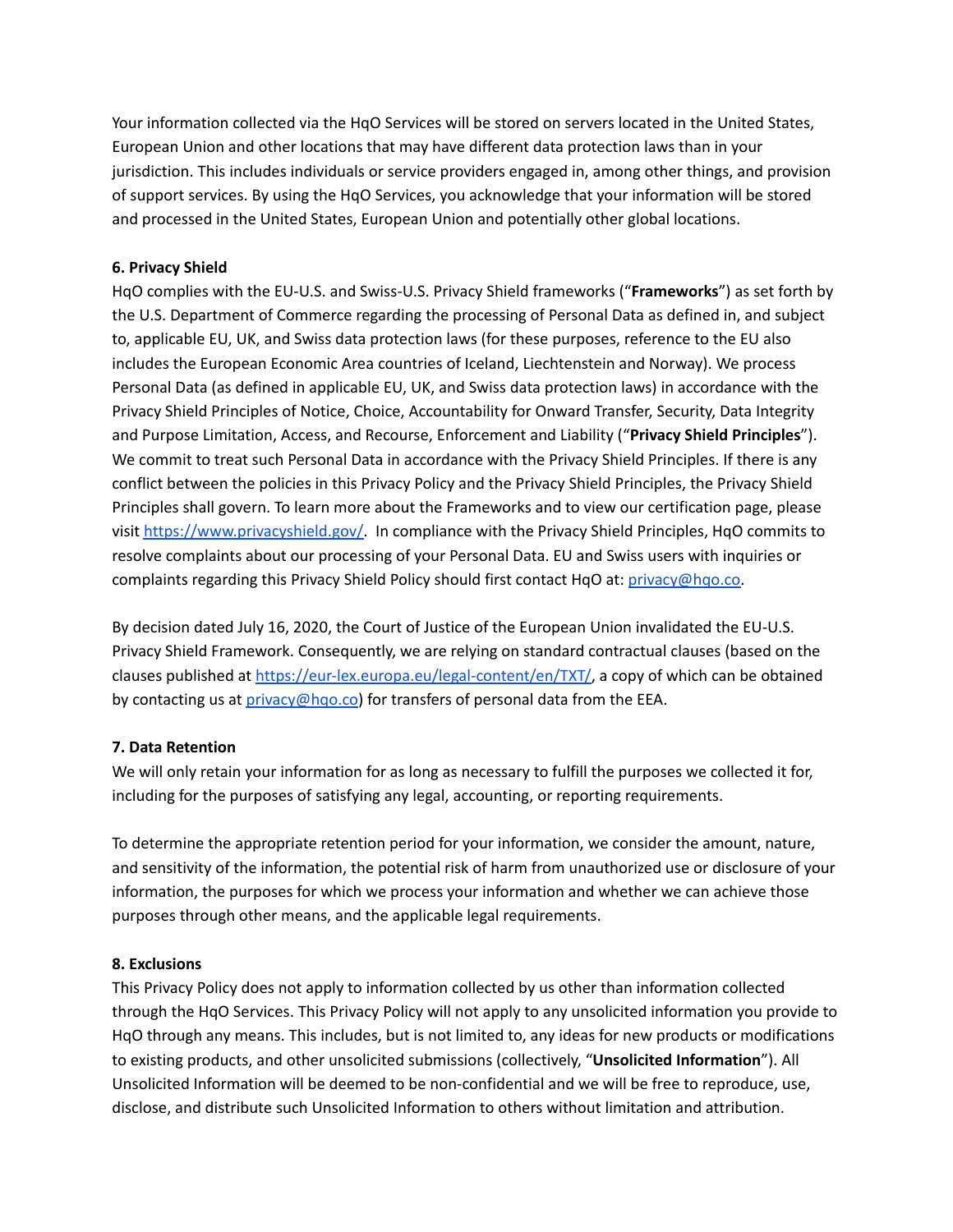This Privacy Policy does not address, and we are not responsible for, the privacy, information, or other practices of any third parties with whom you interact using our HqO Services, including any landlord, property manager, tenant, merchant or service provider, and including any other third party operating any site, application or service that may be introduced, included or integrated into our HqO Services. We encourage you to read the privacy policy of every person with whom you interact using our HqO Services.

### **9. Children**

HqO Services are intended for general audiences and not for children under the age of 13. If we become aware that we have collected "personal information" (as defined by the United States Children's Online Privacy Protection Act) form children under the age of 13 without legally valid parental consent, we will take reasonable steps to delete it as soon as possible. We do not knowingly process data of EU residents under the age of 16 without parental consent. If we become aware that we have collected data from an EU resident under the age of 16 without parental consent, we will take reasonable steps to delete as soon as possible. We also comply with other age restrictions and requirements in accordance with applicable local laws.

### **10. Links to Other Web Sites**

This Privacy Policy applies only to the HqO Services. The HqO Services and App may contain links to other web sites not operated or controlled by HqO (the "**Third Party Sites**"). The policies and procedures we described here do ont apply to such Third Party Sites. The links from the HqO Services do not imply that HqO endorses or has reviewed the Third Party Sites. We suggest contacting those sites directly for information on their privacy policies and practices.

### **11. Security**

We take steps to protect the information provided via the HqO Services from loss, misuse, and unauthorized access, disclosure, alteration, or destruction. However, no Internet or e-mail transmission is ever fully secure or error free. Please keep this in mind when disclosing any information to us.

### **12. Other Terms and Conditions**

Your access to and use of the HqO Services is subject to the Terms of Use ([https://www.hqo.com/terms/\)](https://www.hqo.com/terms/) and the End User License Agreement [\(https://www.hqo.com/eula/\)](https://www.hqo.com/eula/).

### **13. Changes to this Privacy Policy**

Our business, and applicable legal requirements may change from time to time. As a result, at times it may be necessary for us to make changes to this Privacy Policy. We reserve the right to update or modify this Privacy Policy at any time in accordance with our legal obligations. Please review this policy periodically. This Privacy Policy was last updated on the date indicated above. Your continued use of the HqO Services after any changes or revisions to this Privacy Policy will indicate your agreement with the terms of such revised Privacy Policy.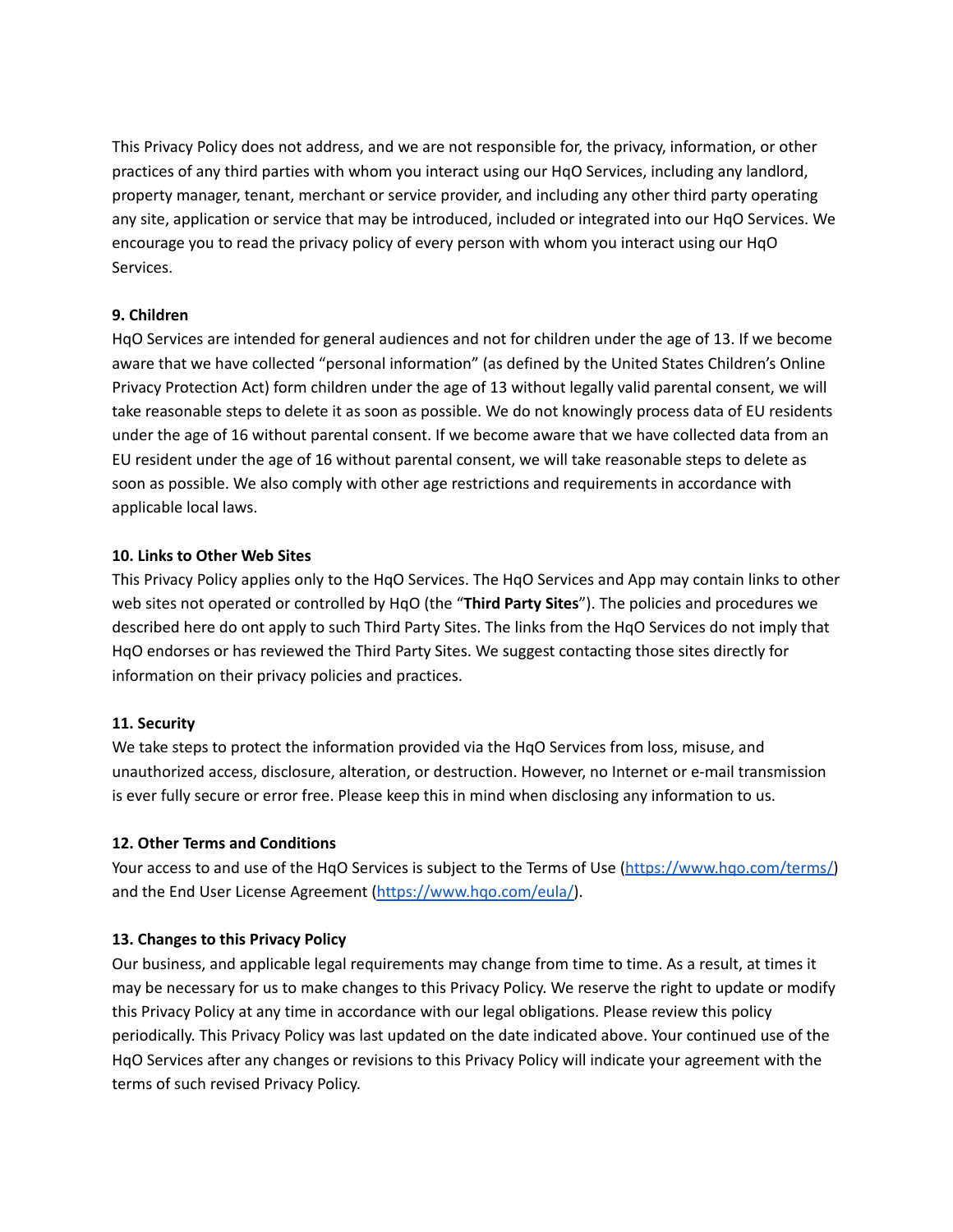#### <span id="page-12-0"></span>**14. Your Rights**

To keep your information accurate, current, and complete, please contact us as specified below. We will take reasonable steps to update or correct your information in our possession in accordance with applicable law.

You may have the right to: request access to your Personal Data we hold about you; request we correct any inaccurate Personal Data we hold about you; request we delete any Personal Data we hold about you; restrict the processing of Personal Data we hold about you; object to the processing of Personal Data we hold about you; and/or receive any Personal Data we hold about you in a structured and commonly used machine-readable format or have such Personal Data transmitted to another company. We may ask you for additional information to confirm your identity and for security purposes, before disclosing information requested to you. We will process any request in line with any local laws and our policies and procedures. If you are located in the EEA or United Kingdom, you have the right to lodge a complaint about how we process your Personal Data with the supervisory authority in your country.

If you wish to exercise any of your rights, please contact us using the information provided in the "**[Contact Us](#page-0-0)**" section.

### **15. Privacy Notice for California Users**

If you are a California resident, California law requires us to provide you with some additional information regarding your rights with respect to your "personal information" (as defined in the California Consumer Privacy Act ("CCPA")). We describe the categories of personal information we collect, the sources and uses of such information, and the entities to which we share such information above in the "Information We Collect," "Our Use of Your Information and Legal Bases for Processing Information," and "How We Disclose Your Information" sections above.

If you are a California resident and you have any questions about our practices, or would like to exercise any rights you may have (subject to any legal exceptions) please contact us using the contact information above. Further, please note that applicable California privacy legislation permits individuals who are California residents to request certain information regarding our disclosure of "personal information" (as defined by California law) to third parties for their direct marketing purposes. We do not share personal information with third parties for their own marketing purposes.

### **(C) HqO Privacy Policy for HqO Business Customers**

If you are a business customer of HqO, HqO, Inc., is the controller of your information collected from and about you as part of our business customer services ("HqO Business Customer Services").

Please read this Privacy Policy to understand how we may process your information via your use of our HqO Business Customer Services. If you do not agree with how we process your information, please do not use the HqO Business Customer Services. If you are a business customer that also uses the HqO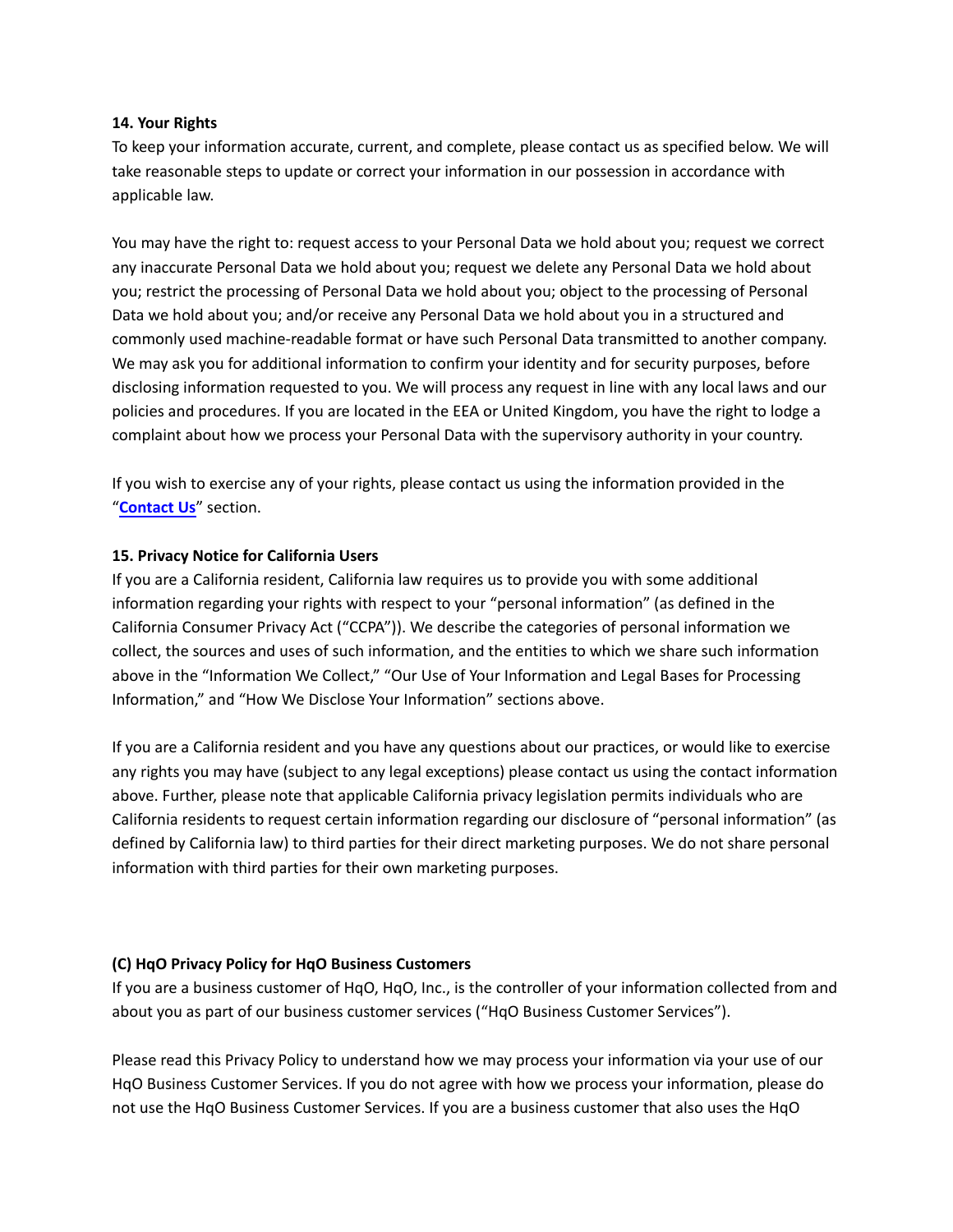Services through our App, or that uses our Site, please also see the privacy policies relevant to those services.

## **1. Information We Collect**

When you interact with us as a user of the HqO Business Customer Services, we may collect information from and about you, as further described below:

- **Information That You Provide:** We collect information from you when you voluntarily provide it, such as when you contact us with inquiries, respond to one of our surveys, provide it at a conference or event, or otherwise use the HqO Business Customer Services. This information may include your name, business contact information, and title.
- **Research and Analytics Data:** In an ongoing effort to better understand and serve the users of HqO Business Customer Services, HqO often conducts research on its customer demographics, interests and behavior based on the information you provide to us. This research may be compiled and analyzed on an aggregate and/or de-identified basis, in which case HqO may share this aggregated and/or de-identified data with its affiliates, agents and business partners. This aggregate and/or de-identified information cannot be used to identify you personally. HqO may also disclose aggregated user statistics to describe our services to current and prospective business partners, and to other third parties for other lawful purposes.

# **2. Our Use of Your Information and Legal Bases for Processing Information**

We process the information you provide to us to enable us to provide the HqO Business Customer Services to you, to ensure compliance with local legal and regulatory requirements, and for the purposes of our legitimate business interests, including to:

- enable us to carry out our obligations to provide you with the information, products and services that you request from us;
- enable us to respond to an inquiry or other request you make when you contact us, including for customer services support;
- notify you about any changes to the HqO Business Customer Services;
- enable us to issue a notice or corrective action to you in relation to any of the HqO Business Customer Services, if required;
- help us improve the content and functionality of the HqO Business Customer Services, and to better understand and analyze how you use our Services;
- detect security incidents, and protect against malicious, deceptive, fraudulent, or illegal activity;
- troubleshoot and debug HqO Business Customer Services errors;
- provide you with information about other services which we believe will be of interest to you similar to those that you have already purchased or inquired about, as described in the "Marketing" section below.

### **3. Marketing**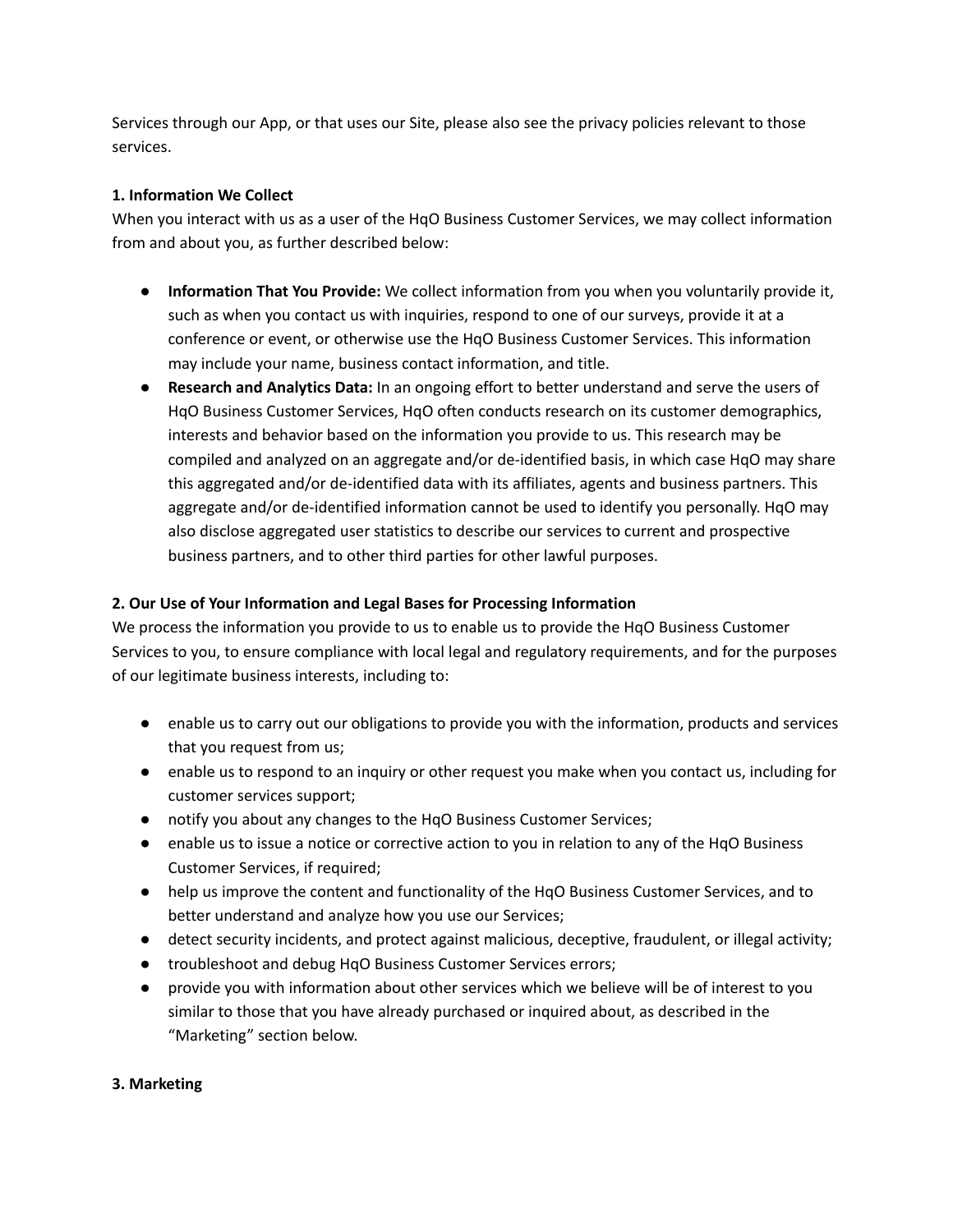HqO and its subsidiaries and affiliates (the "**HqO Related Companies**") may also use your information to contact you via email, phone, or postal mail with promotional materials in the future to tell you about services we believe will be of interest to you, in accordance with applicable law.

In our promotional emails, there will be instructions explaining how to "opt-out" of receiving them in the future, if you would like. In addition, if at any time you wish not to receive any future promotional communications or you wish to have your name deleted from our mailing lists, please contact us as indicated below. Please note that it may take time to process your request, consistent with our legal obligations. Also, after you have opted out, you may continue to receive non-promotional, transactional communications from us.

## **4. Our Disclosure of Your Information**

We may share your information with certain third parties, as set forth below:

- **Business Transfers:** As we develop our business, we might sell or buy some or all of our businesses or assets. In the event of a corporate sale, merger, reorganization, dissolution or similar event, your information may be part of the transferred assets.
- **Related Companies:** We may also share your information with our HqO Related Companies for purposes consistent with this Privacy Policy.
- Agents, Consultants and Related Third Parties: We, like many businesses, sometimes hire other companies to perform certain business-related functions on our behalf. Examples of such functions include hosting the HqO Services, mailing information, sales and marketing, shipping and fulfillment, maintaining databases, and processing payments. When we employ another company to perform a function of this nature, we only provide them with the information that they need to perform their specific function.
- **Legal Requirements:** We may disclose your information if required to do so by law or in the good faith belief that such action is necessary to (i) comply with a legal obligation, (ii) protect and defend our rights or property, (iii) act in urgent circumstances to protect the personal safety of users of the HqO Services or the public, or (iv) protect against legal liability.

# **5. Storing Your Information**

Your information collected via the HqO Business Customer Services will be stored on servers located in the United States, European Union and other locations that may have different data protection laws than in your jurisdiction. This includes by individuals or service providers engaged in, among other things, administration of an enquiry or request you make via the HqO Business Customer Services, or the provision of support services. By using the HqO Business Customer Services, you acknowledge that your information will be stored and processed in the United States, European Union and potentially other global locations.

### **6. Privacy Shield**

HqO complies with the EU-U.S. and Swiss-U.S. Privacy Shield frameworks ("**Frameworks**") as set forth by the U.S. Department of Commerce regarding the processing of Personal Data as defined in, and subject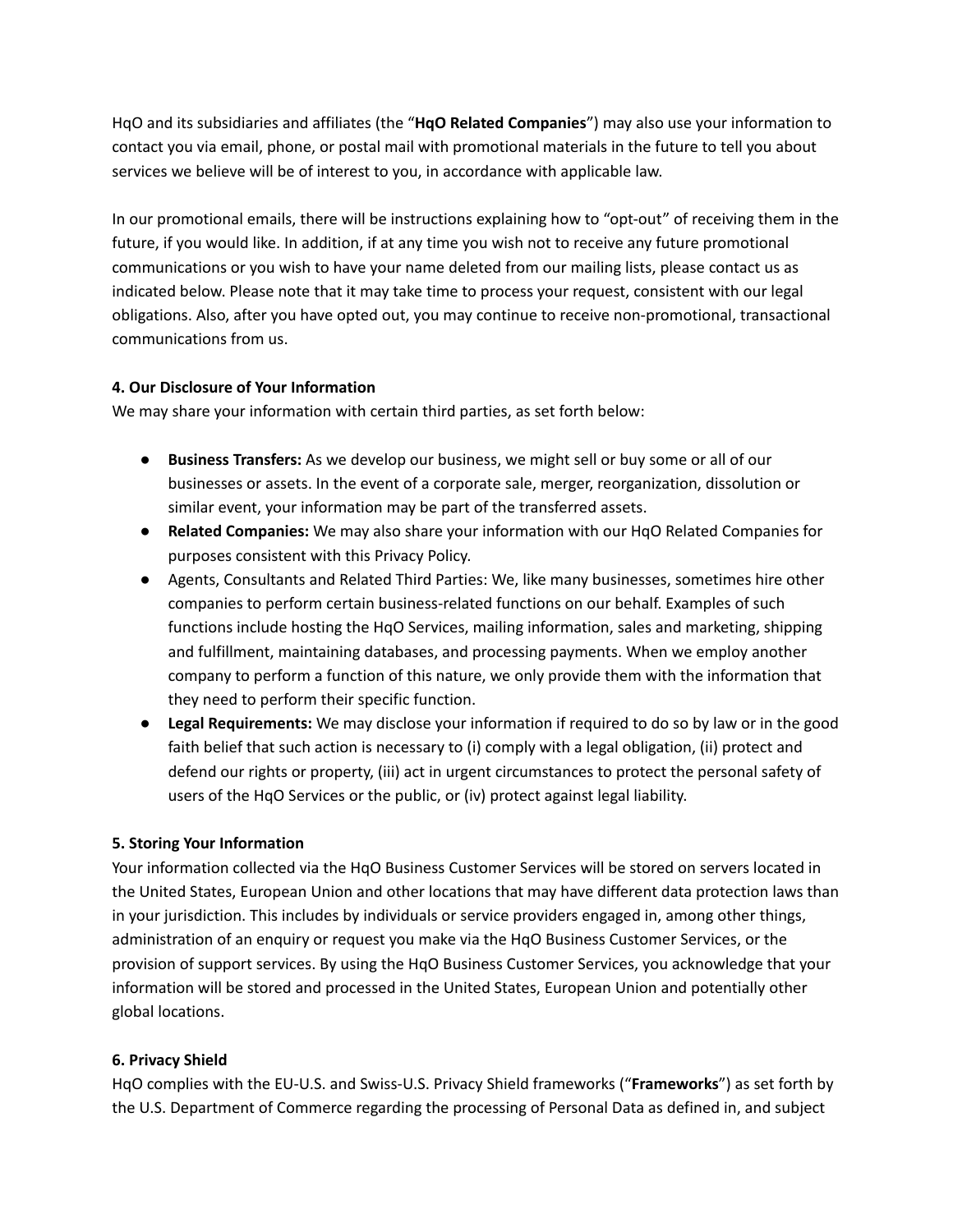to, applicable EU, UK, and Swiss data protection laws (for these purposes, reference to the EU also includes the European Economic Area countries of Iceland, Liechtenstein and Norway). We process Personal Data (as defined in applicable EU, UK, and Swiss data protection laws) in accordance with the Privacy Shield Principles of Notice, Choice, Accountability for Onward Transfer, Security, Data Integrity and Purpose Limitation, Access, and Recourse, Enforcement and Liability ("**Privacy Shield Principles**").We commit to treat such Personal Data in accordance with the Privacy Shield Principles. If there is any conflict between the policies in this Privacy Policy and the Privacy Shield Principles, the Privacy Shield Principles shall govern. To learn more about the Frameworks and to view our certification page, please visit [https://www.privacyshield.gov/.](https://www.privacyshield.gov/) In compliance with the Privacy Shield Principles, HqO commits to resolve complaints about our processing of your Personal Data. EU and Swiss users with inquiries or complaints regarding this Privacy Shield Policy should first contact HqO at: [privacy@hqo.co.](mailto:privacy@hqo.co)

We have further committed to refer unresolved Privacy Shield complaints to an alternative dispute resolution provider. If you have an unresolved privacy or data use concern that we have not addressed satisfactorily, please contact our U.S.-based third party dispute resolution (free of charge) at [https://feedback-form.truste.com/watchdog/request.](https://feedback-form.truste.com/watchdog/request)

In compliance with the Privacy Shield Principles, HqO commits to resolve complaints about our processing of your Personal Data. EU and Swiss users with inquiries or complaints regarding this Privacy Shield Policy should first contact HqO at: [privacy@hqo.co.](mailto:privacy@hqo.co)

By decision dated July 16, 2020, the Court of Justice of the European Union invalidated the EU-U.S. Privacy Shield Framework. Consequently, we are relying on standard contractual clauses (based on the clauses published at <https://eur-lex.europa.eu/legal-content/en/TXT/>, a copy of which can be obtained by contacting us, [privacy@hqo.co\)](mailto:privacy@hqo.co) for transfers of personal data from the EEA.

### **7. Data Retention**

We will only retain your information for as long as necessary to fulfill the purposes we collected it for, including for the purposes of satisfying any legal, accounting, or reporting requirements.

To determine the appropriate retention period for your information, we consider the amount, nature, and sensitivity of the information, the potential risk of harm from unauthorized use or disclosure of your information, the purposes for which we process your information and whether we can achieve those purposes through other means, and the applicable legal requirements.

### **8. Exclusions**

This Privacy Policy does not apply to information collected by HqO other than information collected through the HqO Business Customer Services. This Privacy Policy will not apply to any unsolicited information you provide to HqO through any other means. This includes, but is not limited to, any ideas for new products or modifications to existing products, and other unsolicited submissions (collectively, "**Unsolicited Information**"). All Unsolicited Information will be deemed to be non-confidential and HqO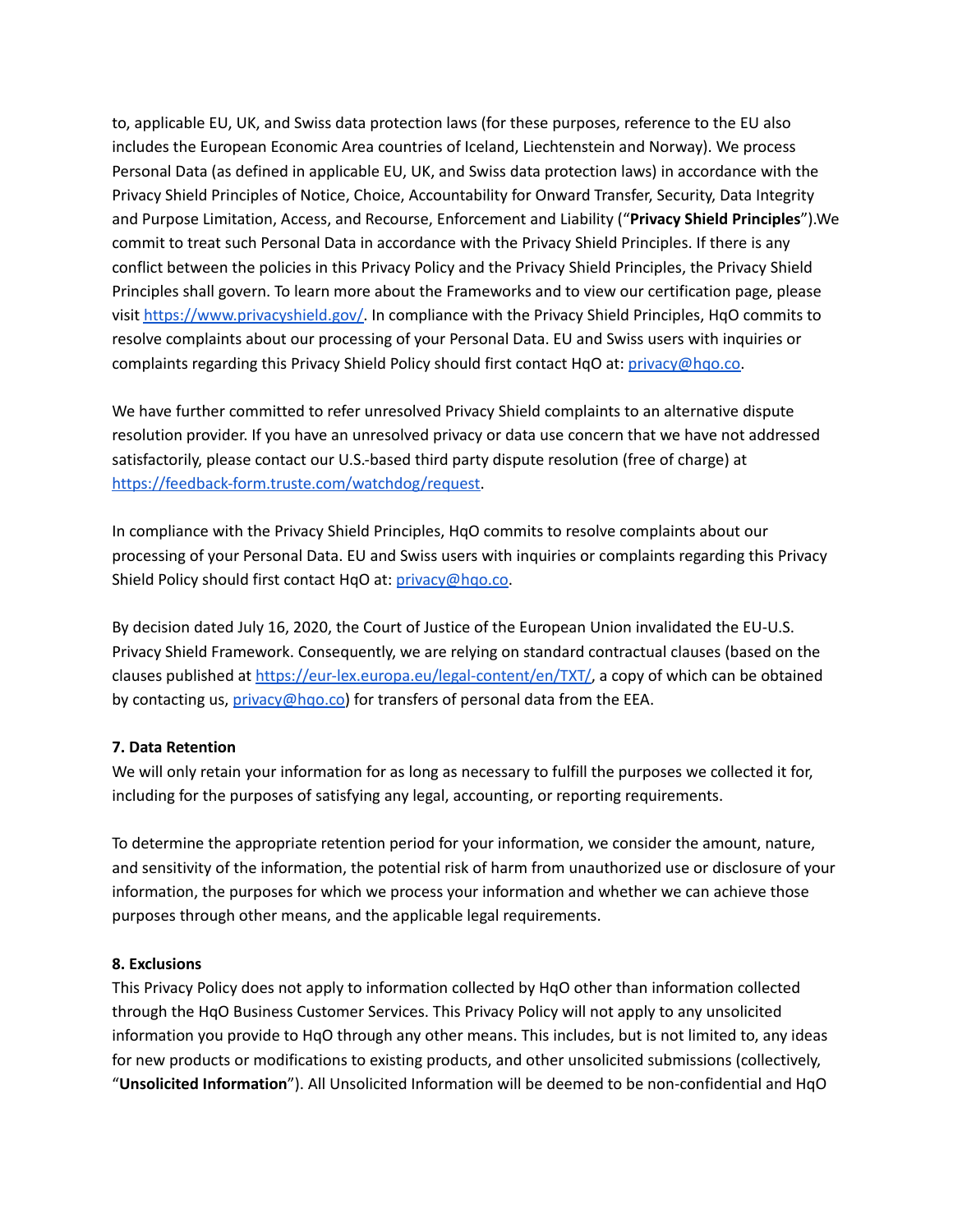will be free to reproduce, use, disclose, and distribute such Unsolicited Information to others without limitation or attribution.

## **9. Security**

HqO takes steps to protect the information provided via the Site and HqO Services from loss, misuse, and unauthorized access, disclosure, alteration, or destruction. However, no Internet or e-mail transmission is ever fully secure or error free. Please keep this in mind when disclosing any information to HqO.

## **10. Changes to HqO's Privacy Policy**

Our business, and applicable legal requirements, may change from time to time. As a result, at times it may be necessary for HqO to make changes to this Privacy Policy. HqO reserves the right to update or modify this Privacy Policy at any time in accordance with our legal obligations. Please review this policy periodically. This Privacy Policy was last updated on the date indicated above. Your continued use of the Site or HqO Services after any changes or revisions to this Privacy Policy will indicate your agreement with the terms of such revised Privacy Policy.

## **11. Your Rights**

To keep your information accurate, current, and complete, please contact us as specified below. We will take reasonable steps to update or correct your information in our possession in accordance with applicable law.

You may have the right to: request access to your Personal Data we hold about you, request we correct any inaccurate Personal Data we hold about you; request we delete any Personal Data we hold about you; restrict the processing of Personal Data we hold about you; object to the processing of Personal Data we hold about you; and/or receive any Personal Data we hold about you in a structured and commonly used machine-readable format or have such Personal Data transmitted to another company. We may ask you for additional information to confirm your identity and for security purposes, before disclosing information requested to you. We will process any request in line with any local laws and our policies and procedures. If you are located in the EEA or United Kingdom, you have the right to lodge a complaint about how we process your Personal Data with the supervisory authority in your country.

If you wish to exercise any of your rights, please contact us using the information provided in the "**[Contact Us](#page-0-0)**" section.

# **12. Privacy Notice for California Users**

If you are a California resident, California law requires us to provide you with some additional information regarding your rights with respect to your "personal information" (as defined in the California Consumer Privacy Act ("CCPA")). While HqO is not currently subject to the CCPA, please note that we describe the categories of personal information we collect, the sources and uses of such information, and the entities to which we share such information above in the "Information We Collect," "Our Use of Your Information and Legal Bases for Processing Information," and "How We Disclose Your